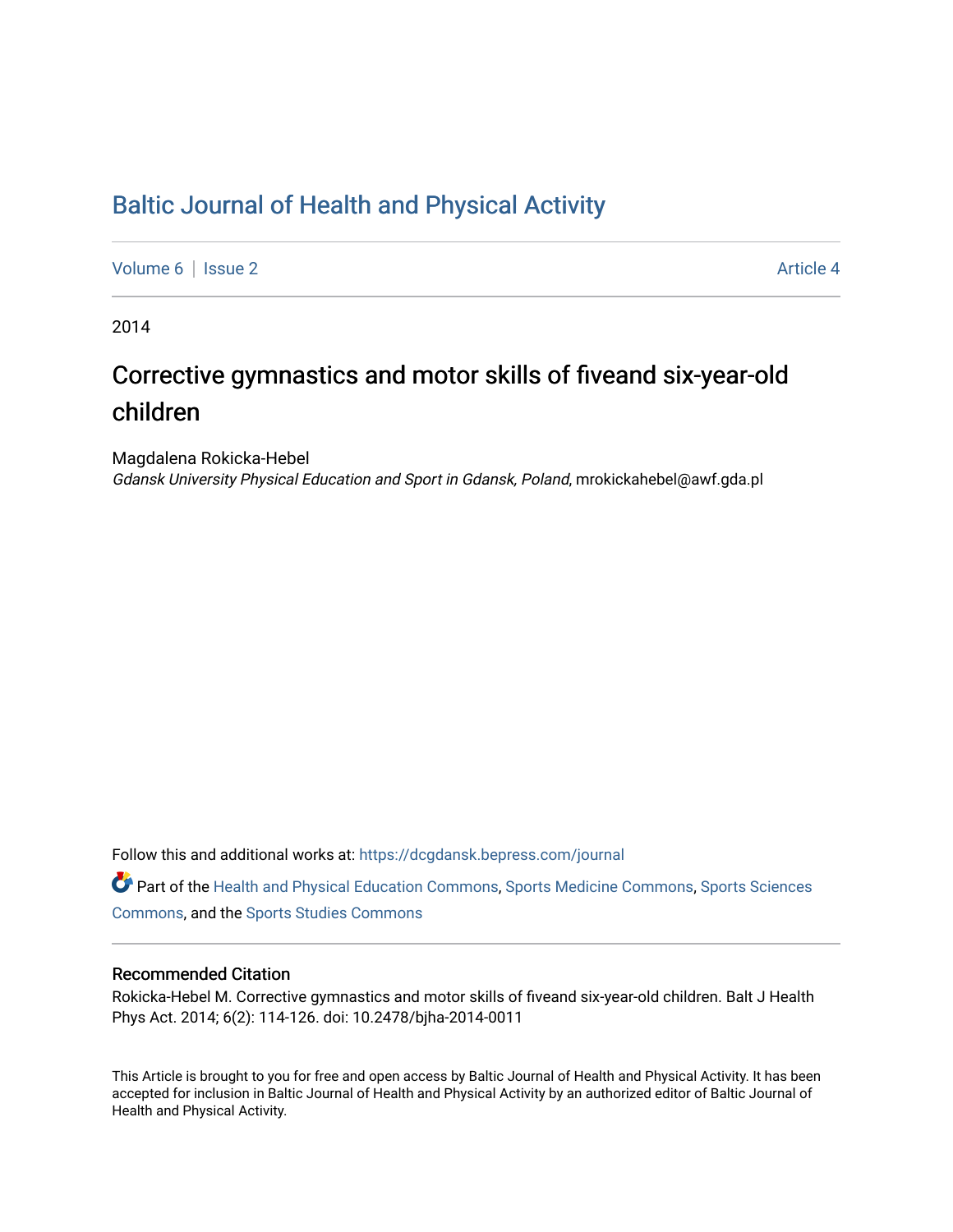

ORIGINAL ARTICLE

DOI: 10.2478/bjha-2014-0011

|                                                                                                                                    | Corrective gymnastics and motor skills of five-<br>and six-year-old children                                                                                                                                                                                                                                                                                                                                                                                                             |
|------------------------------------------------------------------------------------------------------------------------------------|------------------------------------------------------------------------------------------------------------------------------------------------------------------------------------------------------------------------------------------------------------------------------------------------------------------------------------------------------------------------------------------------------------------------------------------------------------------------------------------|
| <b>Authors' Contribution:</b><br>A – Study Design<br>B - Data Collection                                                           | <b>Magdalena Rokicka-Hebel</b>                                                                                                                                                                                                                                                                                                                                                                                                                                                           |
| C – Statistical Analysis<br>D - Data Interpretation<br>E – Manuscript Preparation<br>F - Literature Search<br>G - Funds Collection | Gdansk University of Physical Education and Sport in Gdansk, Poland                                                                                                                                                                                                                                                                                                                                                                                                                      |
|                                                                                                                                    | Key words: preschool children, corrective gymnastics, motor skills, physical activity.                                                                                                                                                                                                                                                                                                                                                                                                   |
|                                                                                                                                    | <b>Abstract</b>                                                                                                                                                                                                                                                                                                                                                                                                                                                                          |
| <b>Background:</b>                                                                                                                 | The purpose of the study was to evaluate motor skills of children participating and not<br>participating in corrective gymnastics activities. It has been assumed that children<br>participating in additional physical activities conducted in nursery school have better                                                                                                                                                                                                               |
|                                                                                                                                    | motor skills than those staying out of this type of activities.                                                                                                                                                                                                                                                                                                                                                                                                                          |
| <b>Material/Methods:</b>                                                                                                           | Tests were carried out in two stages. For quantitative research a questionnaire was<br>conducted among headmasters of nursery schools in Gdansk. The qualitative and<br>quantitative research involved: observation, document analysis, tests of educational<br>performance verifying the level of motor skills. A total of 286 five- and six-year-old<br>children were recruited from different preschools (eight preschools and three primary<br>school preschool programs in Gdansk). |
| <b>Results:</b>                                                                                                                    | Comparing groups of preschoolers participating and not participating in the activities<br>of corrective gymnastics showed that among five-year-olds attending corrective gym-<br>nastics greater skills were noticed only in two of the seven tests: I - walking on a bal-<br>ance bench and II - crawling on an inclined balance bench. Among six-year-olds only<br>in one test: VI - throwing a ball against the wall and catching it.                                                 |
| <b>Conclusions:</b>                                                                                                                | Corrective gymnastics viewed as additional physical activity exercise in preschools<br>does not contribute to the development of new motor skills of five- and six-year-olds.                                                                                                                                                                                                                                                                                                            |
| Word count: 4,840                                                                                                                  |                                                                                                                                                                                                                                                                                                                                                                                                                                                                                          |
| Tables: 9<br>Figures: 7                                                                                                            | Received: February 2013<br>Accepted: December 2013                                                                                                                                                                                                                                                                                                                                                                                                                                       |
| References: 36                                                                                                                     | Published: June 2014                                                                                                                                                                                                                                                                                                                                                                                                                                                                     |
| <b>Corresponding author:</b><br>Dr Magdalena Rokicka-Hebel<br>Dep. of Recreational Sports                                          | Gdansk University of Physical Education and Sport in Gdansk<br>0.00001                                                                                                                                                                                                                                                                                                                                                                                                                   |

Kazimierza Gorskiego St. 1, 80-336 Gdansk

E-mail: mrokickahebel@awf.gda.pl; phone: +4858 5547308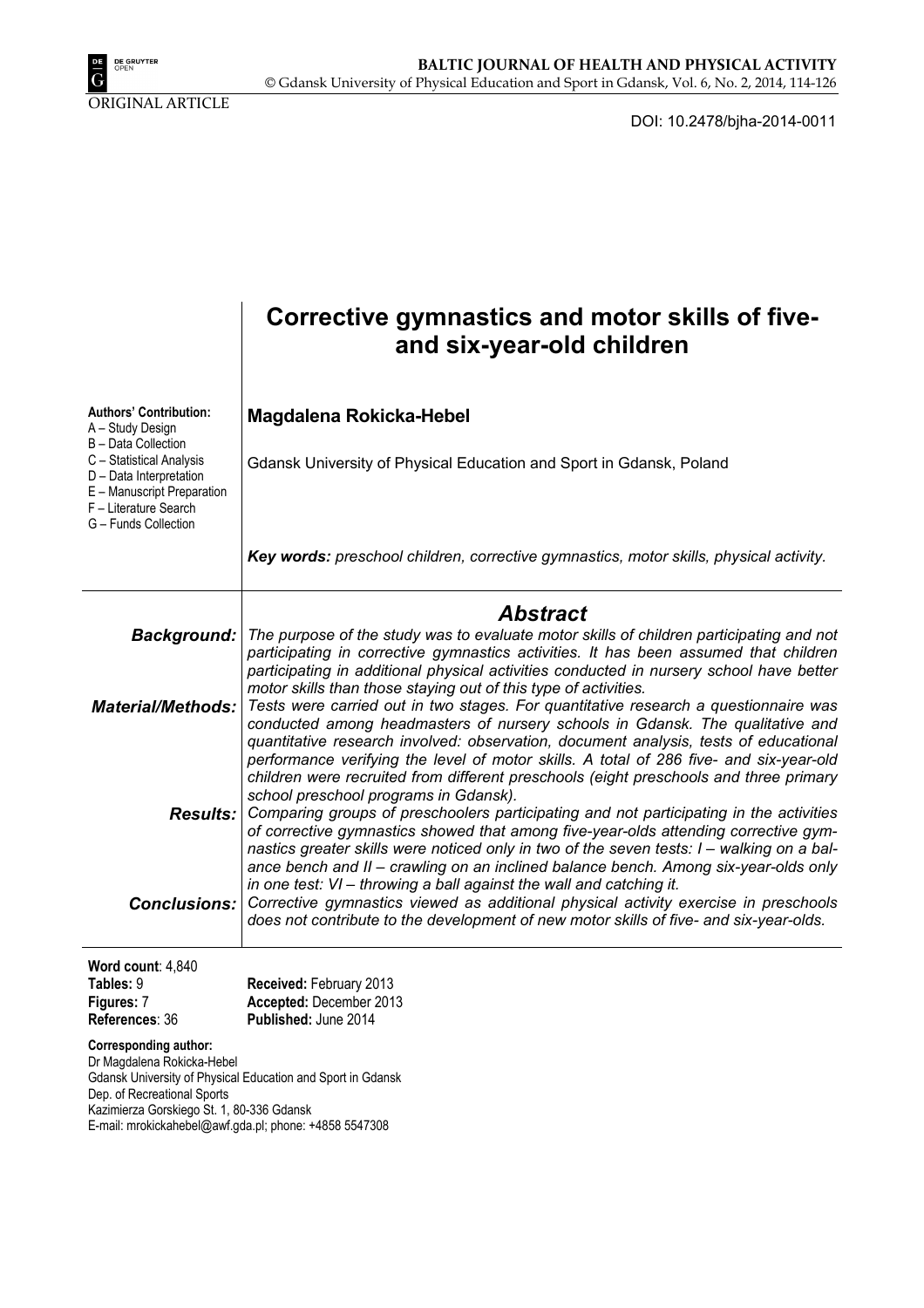#### **Introduction**

The period of early childhood (till the  $5<sup>th</sup>$  or  $6<sup>th</sup>$  year of age) is characterised by the most dynamic pace of motor development and great mobility of a child. It is called "the golden motor period" or else "the first motor apogee". Strong needs – "hunger for movement" and motor "wastefulness" are the features of a small child's mobility. Considering motor fitness, a five-year-old child steps in the "perfect" pre-school age or golden age" of childhood [1, 2, 3].

We can draw from it practical conclusions: this moment should be utilised and not let escape. It is particularly important for pre-school educators and parents. In this period a child should be taught correctness of the performed movements and activities, should expand its interests by motor games and by proper equipment and proper organisation of activities. If this period is missed in a healthy child and if stimuli are not created for motor development – the child may become retarded in fitness development in general.

A pre-school child may achieve a high level of motor fitness if it is not subject to systematic exercises proper for its development and corresponding to natural interests and needs of a child [2, 3, 4, 5, 6]. Children have an irresistible need of mobility, and everyday they express it in a way impossible to miss. Children associate physical activity with spontaneous, unrestricted movement, which may be changed at any time and adapted to own possibilities. It is a teacher's task to direct this natural need for movement and to stimulate the child's development. It should be stressed that motor activities correctly conducted in preschool have an immense influence on arising and forming interests of children in widely understood physical culture. "Movement for a child has an aim in itself; it is direct and unaffected, always soft somehow undefined" [7, p.178]. In this situation the teacher and her/his attitude towards physical activity is particularly important.

Specialists' research [2, 8, 9] indicated that in the pre-school period intensive development of physical fitness and mastering techniques of performed activities occur. Movements become more precise, economical and purposeful. A pre-schooler has abilities of precise performance of a movement. That is why this period should be used, among others, for creating proper body posture.

It results from the examinations of six- and seven-year-old children conducted for years in the Centre of Health Promotion and Fitness of a Child in Gdansk that there are more and more children with excess fat tissue. Deviations in body built (within shoulder, hip girdle and big joints of upper and lower limbs) are noticed in 73%, and scoliosis of a light degree in 13% of children [10]. Body posture in a pre-schooler undergoes very quick changes. By properly conducted corrective gymnastics, a teacher may correct abnormalities that occur in the body posture. One of the main reasons for incorrect body formation is limiting children's spontaneous activity.

B. Woynarowska claims that during the period of early childhood, little spontaneity in physical activity of a child is a deviation from normal behaviour and it may be a sign of disturbances of his/her development and health, and limiting spontaneous physical activity can early and permanently stop the need for movement, disturb a child's development and create risk for his/her life. Such limitations should be treated as a form of motor neglect of a child and in extreme cases of hurting him/her [11]. An appropriate level of physical activity in childhood and youth, and connected with it positive experience, create a chance for physical activity that will last for the whole life.

The recommended level of physical activity for children and youth should take at least 60 min. daily of physical effort of moderate intensity. Activities directed at the development of motor apparatus (as the result of high physical effort) should be taken at least two days a week [12].

According to WHO recommendations, physical activity of children between the  $5<sup>th</sup>$  and the  $17<sup>th</sup>$ year of life should include at least 60 minutes of physical effort daily of average to high intensity. Most of these activities should have a character of aerobic efforts and include activities of maximum intensity, which should last up to 5 minutes, in order to maximise mobilization of the oxygen supply function. Efforts stimulating the development of stamina and muscle strength should appear at least three times a week [5, 13, 14]. An example of a daily "portion" of movement maybe activities during which warming up takes 2-3 minutes, moderate and intensive exercises – 14-15 minutes and at the end, cooling down of the organism – 2-3 minutes [15].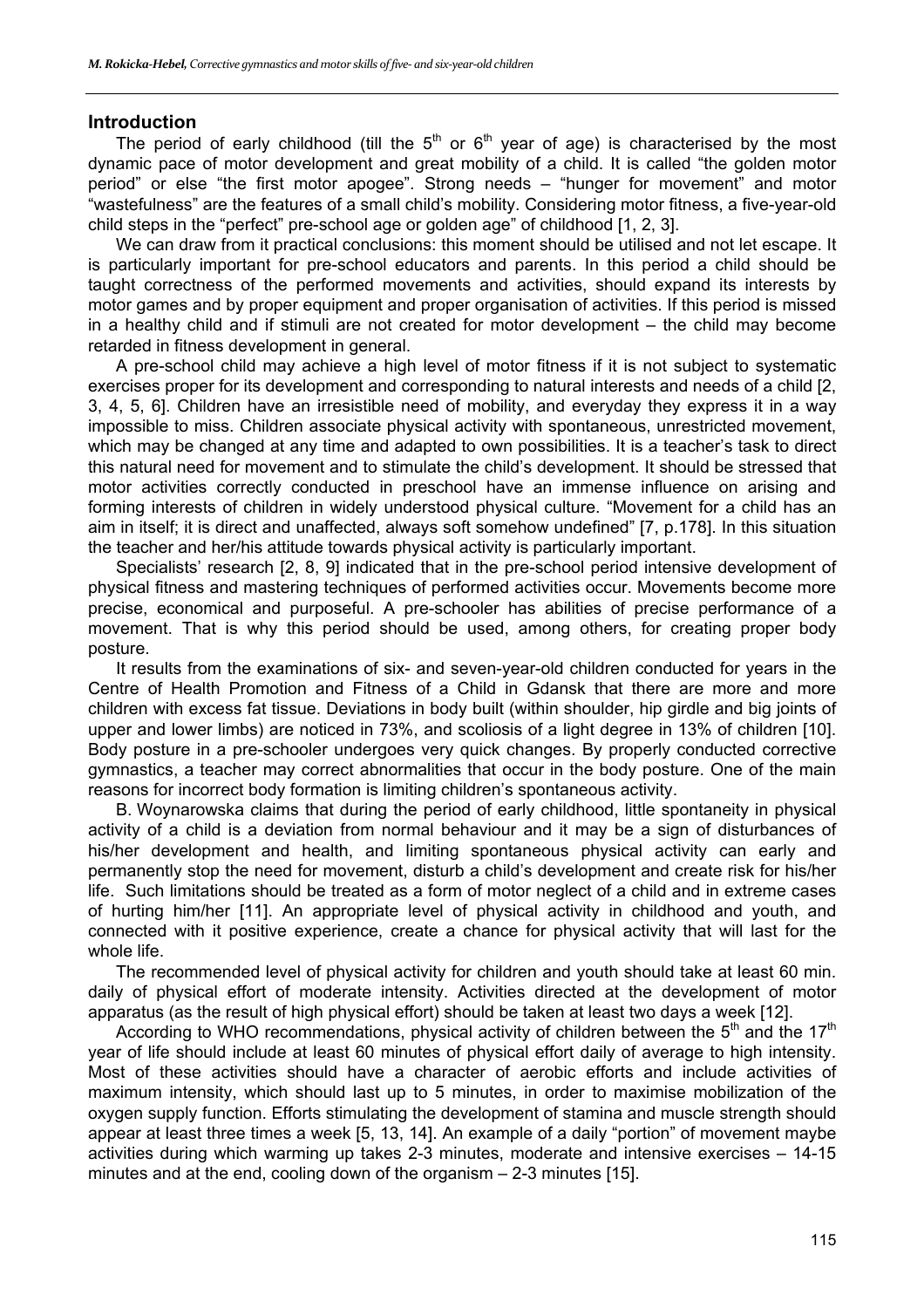It has been observed that intensified physical effort of a child takes place for at least 5-10 minutes in a run [16]; however, most children take up such effort very infrequently [17]. It results from the fact that a child's activity seldom lasts longer than 5-10 minutes [18, 19], with an advantage of less than 5 minutes [20]. Research showed [21] that children of 6-10 years of age on average proved to be able to perform continuously physical effort lasting 20 seconds [22]. It is an essential indication for preschool teachers, since too long and too simple tasks make children bored easily, and too complicated and hard to complete tasks dishearten them. Demanding care and preciseness, corrective gymnastics, in spite of eliminating jumps, struggling, lifting heavy objects as well as an essential decrease in "administering" runs do not have to be boring. Corrective classes, next to its basic – therapeutic – task, should also educate, entertain and bring up [23]. Daily demand of children for physical activity to a certain degree could satisfy properly planned and conducted extra motor classes in preschools in a form of corrective gymnastics.

The aim of the present research is to assess motor skills of children participating and not participating in extra motor classes on the example of corrective gymnastics. It seems to be natural that children who are subjected to a higher amount of exercises will be fitter than those who do not participate in additional motor classes. That is why it has been assumed that the children participating in additional motor classes conducted in preschool have greater motor skills than the children not participating in this kind of activities.

This research problem will be solved when answers to the following questions will be given:

- 1. Is the level of motor skills in five- and six-year-old children participating in corrective gymnastics classes higher than of the children who do not participate in this kind of classes?
- 2. Has there been an improvement in motor skills in five- and six-year-olds after a year lasting participation in corrective gymnastics classes?

#### **Material and methods**

The study was realized in two stages. The first quantitative one, according to the scheme of survey research, within which the method of a diagnostic poll was applied used a questionnaire for preschool headmasters and concerned organization of preschool work and physical activity of preschool children. The research was conducted on a full sample of preschools and in preschool units in primary schools in Gdansk.

| Type of establishment    | The total number of facilities | Number of returned questionnaires<br>filled by headmasters |
|--------------------------|--------------------------------|------------------------------------------------------------|
| Public preschools        | 64                             | 54                                                         |
| Nonpublic preschools     | 19                             |                                                            |
| Units in primary schools | 68                             | 26                                                         |
| Total                    | 151                            | 86                                                         |

Table 1. The number of returned questionnaires relating to the number of institutions in the area of Gdansk

The second qualitative-quantitative stage was conducted according to the scheme of a case study. Within the research the following techniques were applied: observation of preschool work organisation using an observation sheet concerning physical activity of children in preschool; analysis of documents in form of selected programmes of preschool education, on the basis of which tests of educational achievements had been worked out to control the level of motor skills which a child should acquire during education in preschool.

Tests in the form of exercises were taken from the programmes: "Programme of preschool education for 3-6-year-old children" by H. Czerniawska [24] and "ABC… programme of preschool education of the  $21<sup>st</sup>$  century" by A. Lada-Grodzicka [25].

In the research, particular exercises were assessed by applying a scoring system of 1 to 3 and assuming that a preschooler: 1 – performed an exercise faultlessly (such scoring was applied also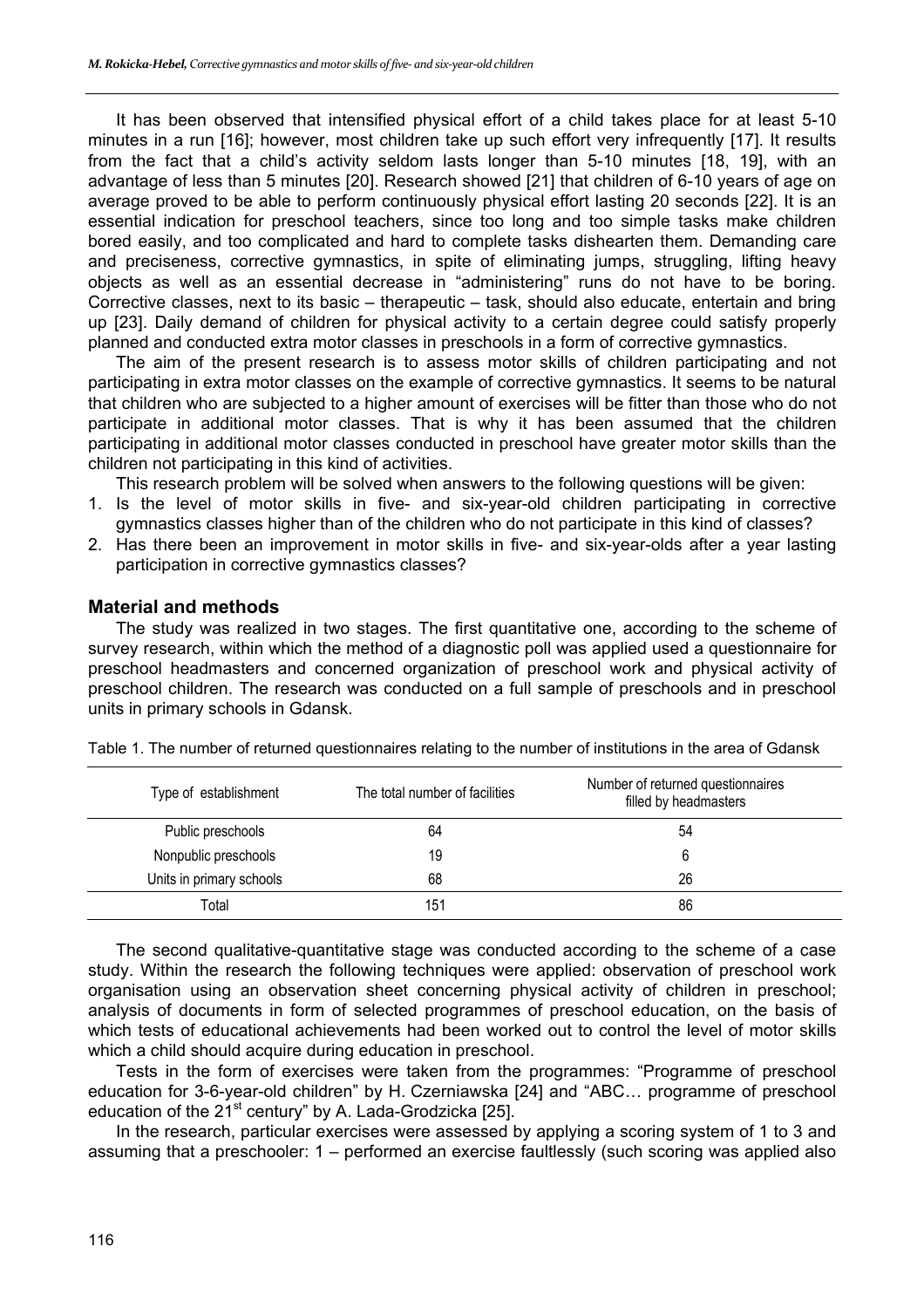when a slight mistake having no influence on the proper conduct of the test was made),  $2$ performed an exercise with big mistake, 3 – failed to perform the exercise.

The research was conducted in 11 facilities: 8 preschools and 3 preschool units in primary schools in Gdansk at the turn of September and October 2007 and May and June 2008. 286 children participated in the research. Four research groups were singled out: 5- and 6-year-olds participating and not participating in corrective gymnastics classes.

| Children participating and not participating in corrective gymnastics | Number of children |     |
|-----------------------------------------------------------------------|--------------------|-----|
|                                                                       | 66                 |     |
| yes                                                                   | 6-year-olds        | 122 |
|                                                                       | 5-year-olds        | 63  |
| not                                                                   | 6-year-olds        | 35  |
| Total                                                                 |                    | 286 |

Table 2. The number of children participating and not participating in corrective gymnastics

Information acquired by means of the questionnaire presented by headmasters was subject to quantitative analysis. The significance of differences between the singled out groups were tested by means of the chi square test, which is a generally applied nonparametric test. In the statistical concluding the value p<0.05 was assumed as the level of trust [26].

For the assessment of the development of motor skills a nonparametric test was applied for independent tests – a sign test which is applied when there are quantitative data or they may be ordered only according to certain, determined criteria. Every time when it is possible to estimate that the results are rising (or falling), but it is not possible to estimate this growth quantitatively, then the sign test is the only one applicable. This test is based on the signs of differences between the consecutive pairs of results.

As a result of such a test, we determine a number of results in one set, which are smaller than their equivalents in the second set and a number of results that are higher. This way, we learn how much data was shifted in one direction in the second test. If all data were shifted, the test gives a significant result, otherwise the situation is unclear. We can, however, give probabilities linked to all proportions (occurrence of signs +/–) which could happen. Having known the probability of every directional change, we can assess if our results are significant. For measurable data we do not consider the number of differences but only their signs. As a level of significance p<0.05 was assumed [27].

#### **Results**

In the questionnaire, headmasters were asked to determine the percentage of children with a diagnosed body posture defect. All the headmasters of primary schools claimed that the 0 grades in their schools are attended by children suffering from body posture defects. A similar statement was made by 95% of headmasters of public preschools and 88% of headmasters of independent preschools. About 80% of headmasters of primary schools, 2/3 of public preschools and a bit more than 1/3 of independent preschools were able to determine the percentage of children suffering from faulty posture. Table 3 shows the detailed percentage of children suffering from faulty posture according to the headmasters' statements.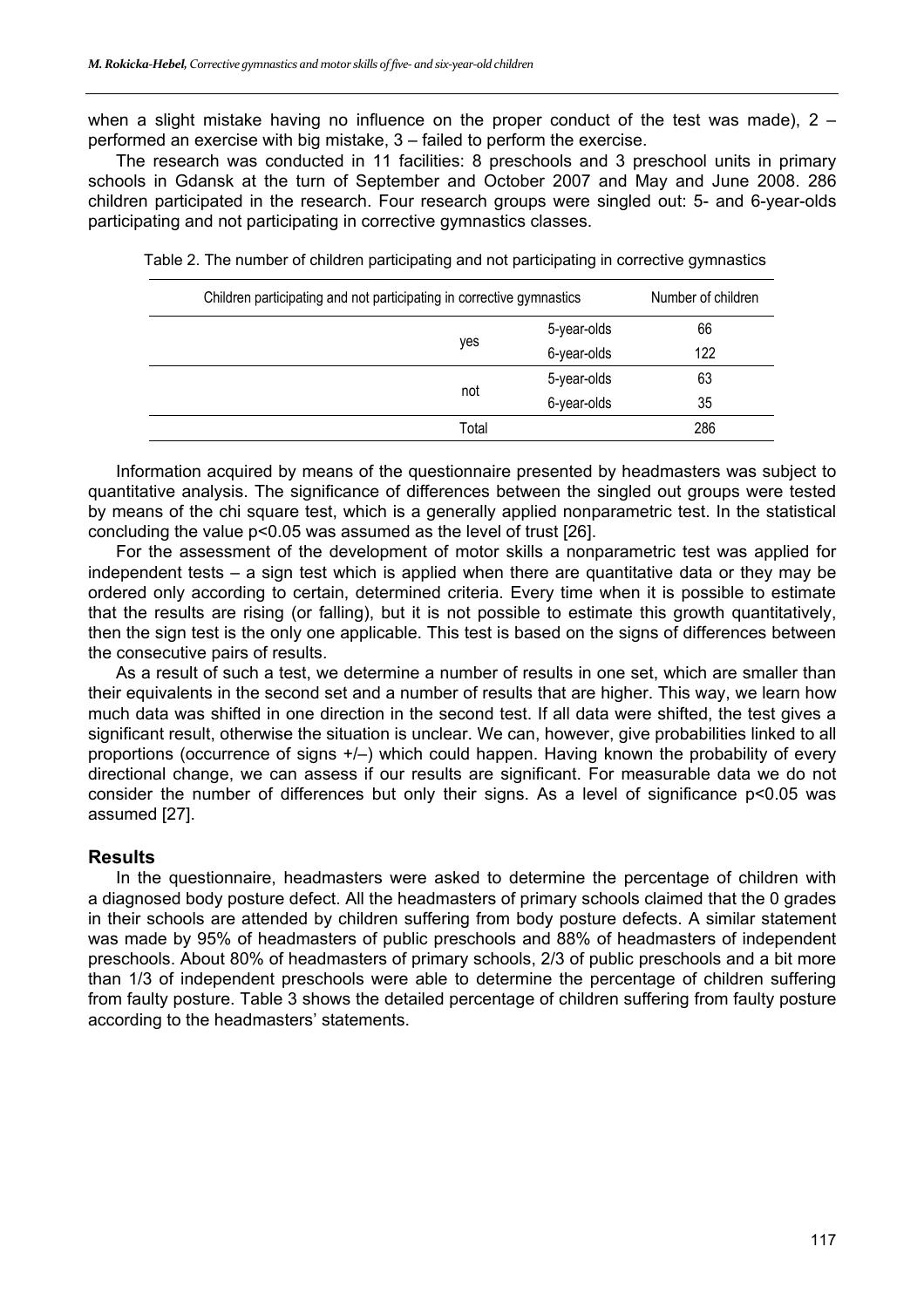Table 3. The percentage of educational institutions for children at preschool age attended by a specified number of children suffering from faulty posture according to the declarations of headmasters of those institutions

|                                         | Percentage of educational institutions for children in preschool age attended by children<br>with faulty posture, according to declarations of schoolmasters of these institutions |                                                                              |                                                                                 |                                                                     |  |
|-----------------------------------------|------------------------------------------------------------------------------------------------------------------------------------------------------------------------------------|------------------------------------------------------------------------------|---------------------------------------------------------------------------------|---------------------------------------------------------------------|--|
| Type of institution                     | up to $\frac{1}{4}$ of children with<br>congenital posture<br>defect                                                                                                               | $\frac{1}{4}$ to $\frac{1}{2}$ of children with<br>congenital posture defect | $\frac{1}{2}$ to $\frac{3}{4}$ of children with<br>congenital posture<br>defect | over $\frac{3}{4}$ of children with<br>congenital posture<br>defect |  |
| Nursery<br>school public                | 11.9%                                                                                                                                                                              | 28.6%                                                                        | 19.0%                                                                           | 4.8%                                                                |  |
| Nursery school<br>non-public            | $0.0\%$                                                                                                                                                                            | $0.0\%$                                                                      | 12.5%                                                                           | 25.0%                                                               |  |
| Branches in the pre-<br>primary schools | 22.7%                                                                                                                                                                              | 13.6%                                                                        | 22.7%                                                                           | 18.2%                                                               |  |

In the questionnaire, the headmasters were also asked to determine the percentage of children practise corrective gymnastics. All the headmasters of primary schools, 98% of headmasters of public preschools and 85% of headmasters of independent preschools claimed that the children attending their institutions participate in corrective gymnastics classes. About 80% of headmasters of primary schools, 72% of public preschools and 58% of independent preschools determined the percentage of children attending corrective exercises (Table 4).

Table 4. The percentage of educational institutions for preschool children where, according to the headmasters' statements, children participate in corrective gymnastics

|                                         | Percentage of institutions where children participate in corrective gymnastics |                                                                                         |                                                                                           |                                                                     |  |  |
|-----------------------------------------|--------------------------------------------------------------------------------|-----------------------------------------------------------------------------------------|-------------------------------------------------------------------------------------------|---------------------------------------------------------------------|--|--|
| Type of institution                     | up to $\frac{1}{4}$ of children<br>participating in corrective<br>gymnastics   | $\frac{1}{4}$ to $\frac{1}{2}$ of children<br>participating in corrective<br>gymnastics | $\frac{1}{2}$ to $\frac{3}{4}$ of children par-<br>ticipating in corrective<br>gymnastics | over 3/4 of children par-<br>ticipating in corrective<br>gymnastics |  |  |
| Nursery<br>school public                | 12.2%                                                                          | 36.7%                                                                                   | 8.2%                                                                                      | 12.2%                                                               |  |  |
| Nursery school<br>non-public            | $0.0\%$                                                                        | 14.3%                                                                                   | 14.3%                                                                                     | 14.3%                                                               |  |  |
| Branches in the pre-<br>primary schools | 18.2%                                                                          | 18.2%                                                                                   | 18.2%                                                                                     | 22.7%                                                               |  |  |

The comparison of Tables 3 and 4 shows that in some public and nonpublic preschools more children attended corrective exercises than suffered from faulty posture. According to teachers' statements, corrective gymnastics was conducted in 92% of preschools and 96% of preschool branches located in schools. However, at the level of preschool education these classes could be determined as extra curriculum with additional elements of gymnastics and motor games. The effects of corrective exercises were diagnosed by teachers in 56% of preschools and 68% of schools. As a method of diagnosis in preschools, teachers mainly listed control tests run by the teacher of corrective exercises and achievement evaluation sheets of 6-year-old children, while at schools screening and mobility tests. Almost two thirds of teachers claimed that in terms of corrective gymnastics the effects were average, the others claimed that they were high.

In order to carry out in-depth research, one-day observations were made in 11 centers – in 14 groups. Classes of corrective gymnastics were excluded from observation.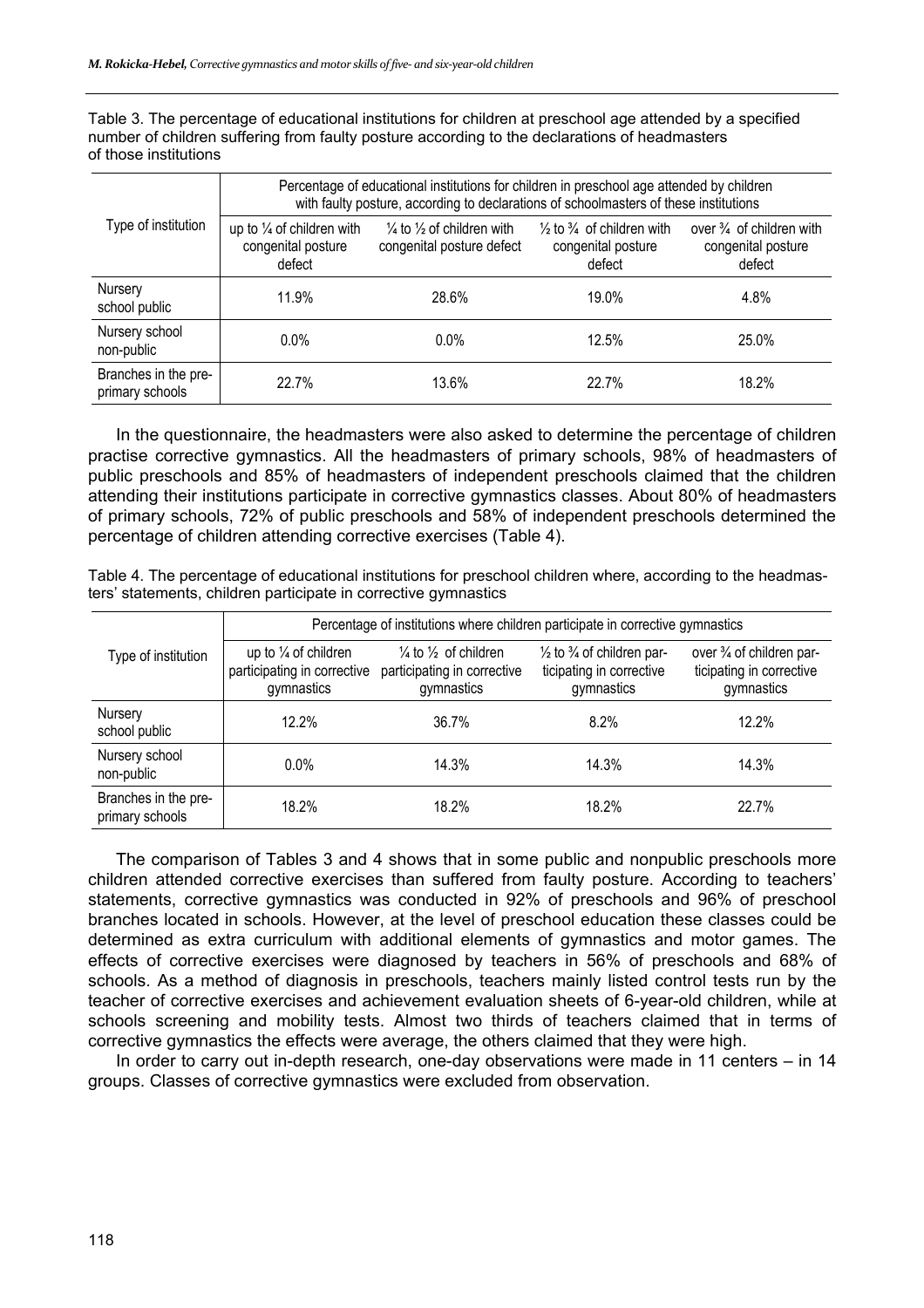Table 5. Corrective gymnastics of children in one of the preschools in the studied group of five- and six-year-olds in the light of observations

| Timetable | Type of course                                                                    | Activities performed by children                                                                                                                                                                                                                                                                               | Activities performed by the teacher                                                                      |
|-----------|-----------------------------------------------------------------------------------|----------------------------------------------------------------------------------------------------------------------------------------------------------------------------------------------------------------------------------------------------------------------------------------------------------------|----------------------------------------------------------------------------------------------------------|
| 11:40     | Corrective gymnastics in the<br>preschool hall (children<br>change in gym suits). | Only six-year-olds exercise. At this time<br>five-year-olds are playing at their desks.<br>Children are sitting on the carpet.<br>Individually each one draws a card with<br>exercises, which he/she shows to a<br>group. Children have to specify the<br>correct name of the exercise. Children<br>get bored. | Gymnastics is conducted by an external<br>teacher. The teacher is sitting on the<br>carpet all the time. |

#### Table 6. Corrective gymnastics of children in one of the preschools in the group of six-year-olds in the light of observations

| Timetable | Type of course                                                               | Activities performed by children                                                                                                                                                                                                                                                      | Activities performed by the teacher                                                                   |
|-----------|------------------------------------------------------------------------------|---------------------------------------------------------------------------------------------------------------------------------------------------------------------------------------------------------------------------------------------------------------------------------------|-------------------------------------------------------------------------------------------------------|
| 9:00      | Children change into gym<br>suits for corrective<br>gymnastics.              | Children change by the chairs. Dressed<br>children are sitting in two rows.                                                                                                                                                                                                           | A teacher is sitting at her desk.                                                                     |
| 9:10      | Corrective gymnastics.<br>Test on celebrating the end of<br>the school year. | Children with the teacher are moving to<br>the gym for physical activities.<br>The children have been divided into 2<br>groups, boys play "a game of tag",<br>"bricklayer", then overcome an<br>obstacle. The girls at this time are<br>having test at the end of the school<br>year. | Gymnastics is conduct by an external<br>teacher .She is yelling at the children.<br>Girls are crying. |

#### Table 7. Corrective gymnastics of children in the mixed group of five- and six-year-olds in the light of observations

| Timetable | Type of course                               | Activities performed by children                                                                                                                                                                                    | Activities performed by the teacher                                                                                          |
|-----------|----------------------------------------------|---------------------------------------------------------------------------------------------------------------------------------------------------------------------------------------------------------------------|------------------------------------------------------------------------------------------------------------------------------|
| 12:00     | Lunch                                        | Two children on duty serve meals to<br>other children                                                                                                                                                               | The teacher feeds one of the children, she<br>speeds the children up to eat quickly and<br>change for corrective gymnastics. |
| 12:15     | Children change for corrective<br>gymnastics | Six-year-olds change, five-year-olds<br>take their cushions and lie down on the<br>floor.                                                                                                                           | The teacher sits at her desk.                                                                                                |
| 12:20     | Change of the teacher                        |                                                                                                                                                                                                                     |                                                                                                                              |
| 12:20     | Corrective gymnastics                        | Five-year-olds lie on the floor after<br>lunch. Six-year-olds participate in the<br>activities with corrective exercises.<br>"Flies are flying", "dwarves and giants";<br>while sitting the children exercise feet. | Gymnastics is conducted by an external<br>teacher. The teacher is sitting all the time<br>on the bench.                      |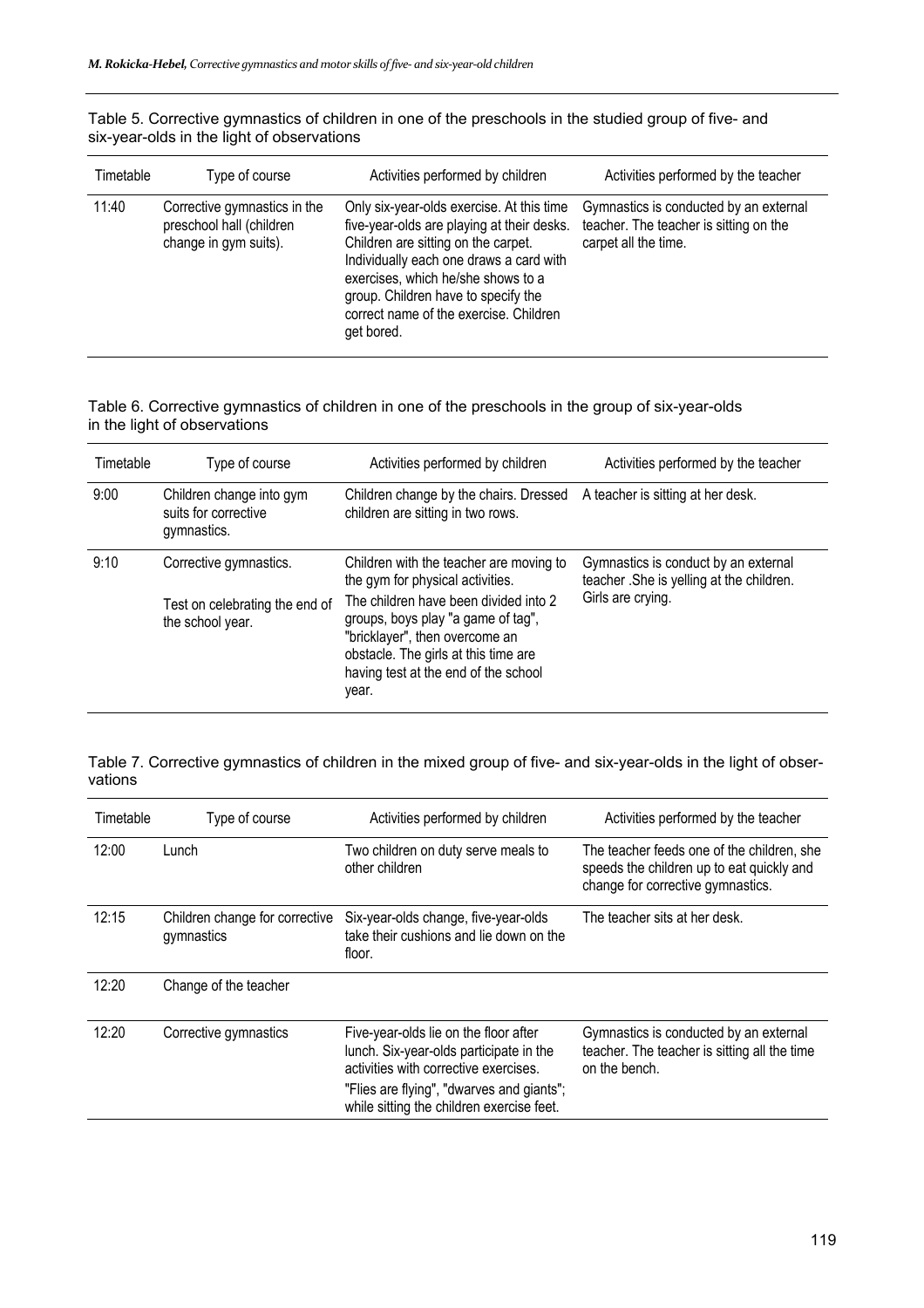Observations show that gymnastic exercises were conducted at a very low level. Lack of the teacher's involvement was easily noticed. In one of the cases the exercises were not prepared and not well thought out; they were even "boring" as the children in another preschool described. After telling the children what to do, the teacher was inactive. The children were surmounting an obstacle course on their own, because the teacher focused on rehearsal to celebrate the end of the school year. In the last preschool children played a few games, but the teacher's attitude was confusing, since she was sitting on the bench only telling the children what to do.

In order to examine the differences in motor skills of children participating and not participating in extra-curricular activities, exercises prepared on the basis of pre-school education programmes were applied: I. Walking along an overturned bench; II. Crawling on all fours along a diagonally placed gymnastic bench; III. Running and jumping over an obstacle with one-leg take-off; IV. Catching and throwing a ball over an obstacle; V. Throwing a ball against a wall and catching it; VI. Climbing the ladders hanging on the walls; VII. rope skipping. The research was carried out at the beginning and the end of the school year.

Among five-year-old children not attending extra activities of corrective gymnastics after a yearlong education in preschool, an improvement in the level of the performed motor skill exercises occurred in five tests: II – climbing the wall-ladder (Fig. 1), III – crawling on all fours along the diagonally placed gymnastic bench, (Fig. 3), IV – running with jumping over an obstacle (Fig. 4), V – catching and throwing the ball over an obstacle (Fig. 5) and VI – throwing the ball against the wall and catching it (Fig. 6).

Among five-year-old children attending extra classes after a year of education in preschool, an improvement in the level of motor skills of the performed exercise occurred in four attempts: I – walking on a balance bench (Fig. 1), II – climbing a gymnastics ladder (Fig. 2), IV – running and jumping over an obstacle with one leg (Fig. 4) and VI – throwing a ball against a wall and catching it (Fig. 6).

| Type of test                                                         | Participating (yes)<br>participating (not)<br>or non- | Number of non-<br>zero differences | The proportion of<br>improvement<br>cases with | The value of the<br>sign test | The significance<br>level p |
|----------------------------------------------------------------------|-------------------------------------------------------|------------------------------------|------------------------------------------------|-------------------------------|-----------------------------|
| I. Walking on an overturned balance bench - Test 2 & Test 1          | yes                                                   | 20                                 | 70.00                                          | 1.57                          | p>0.05                      |
|                                                                      | not                                                   | 31                                 | 41.94                                          | 0.72                          | p>0.05                      |
|                                                                      | yes                                                   | 14                                 | 64.29                                          | 0.80                          | p>0.05                      |
| II. Climbing a gymnastic ladder - Test 2 & Test 1                    | not                                                   | 19                                 | 68.42                                          | 1.38                          | p>0.05                      |
| III. Crawling on a diagonally placed gymnastic bench - Test 2 &      | yes                                                   | 5                                  | 80.00                                          | 0.89                          | p>0.05                      |
| Test 1                                                               | not                                                   | 7                                  | 85.71                                          | 1.52                          | p>0.05                      |
| IV. Running and jumping over an obstacle with one-leg take-off -     | yes                                                   | 9                                  | 100.00                                         | 2.67                          | p<0.05                      |
| Test 2 & Test 1                                                      | not                                                   | 6                                  | 100.00                                         | 2.04                          | p<0.05                      |
| V. Catching and throwing a ball over an obstacle - Test 2 & Test 1   | yes                                                   | 25                                 | 44.00                                          | 0.40                          | p>0.05                      |
|                                                                      | not                                                   | 24                                 | 66.67                                          | 1.43                          | p>0.05                      |
| VI. Throwing a ball against a wall and catching it - Test 2 & Test 1 | yes                                                   | 28                                 | 89.29                                          | 3.97                          | p<0.05                      |
|                                                                      | not                                                   | 22                                 | 81.82                                          | 2.77                          | p<0.05                      |
| VII. Rope skipping - Test 2 & Test 1                                 | yes                                                   | 3                                  | 66.67                                          | $-0.00$                       | p>0.05                      |
|                                                                      | not                                                   |                                    |                                                |                               | p>0.05                      |

Table 8. The results of the sign test for 5-year-old children participating and non-participating in the activities of corrective gymnastics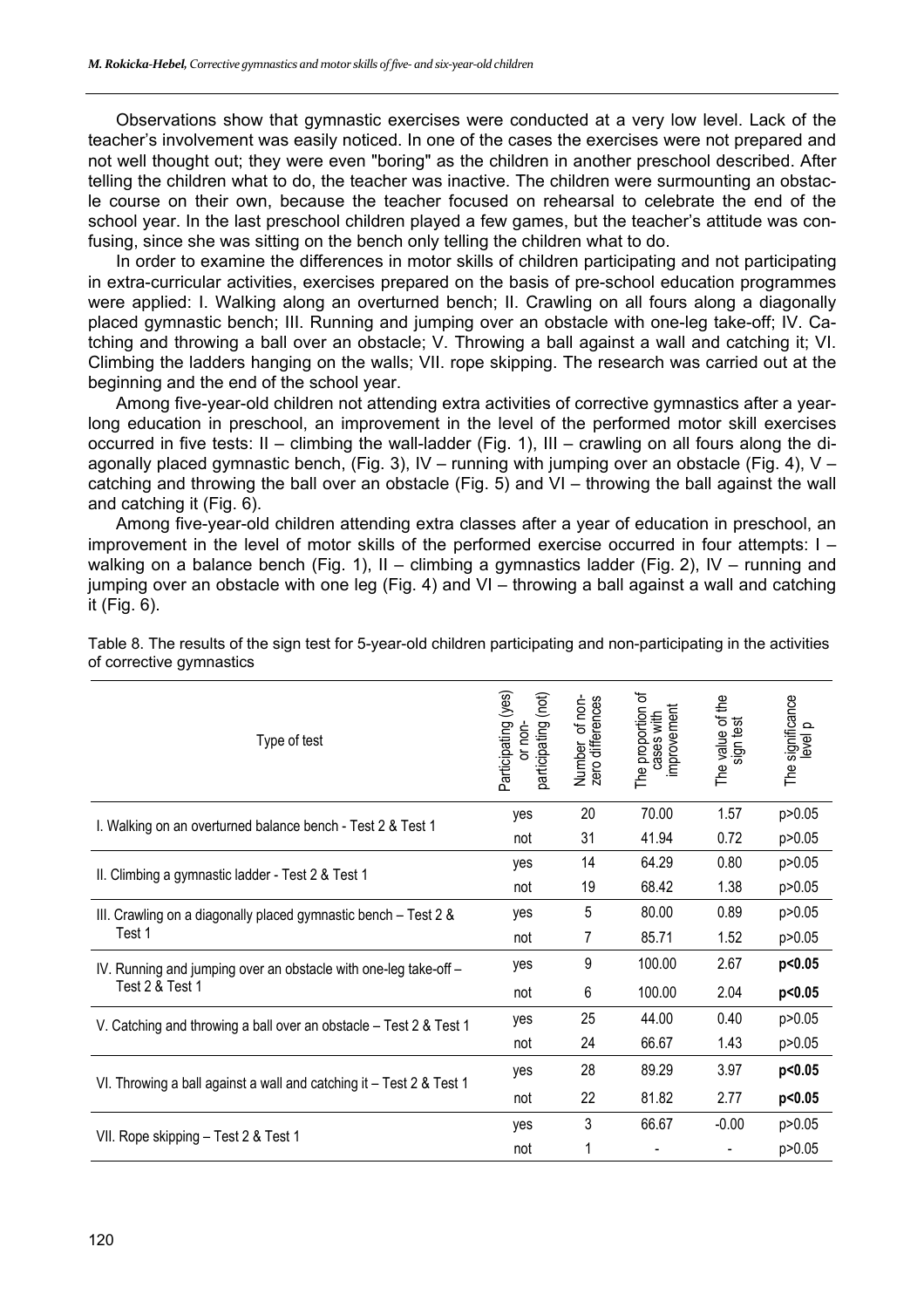Among six-year-old children attending corrective gymnastics in the first study, the level of motor skills was higher than among children not participating in the activities of corrective gymnastics only in test VI – throwing a ball against a wall and catching it. In the second study, after one year's education, a higher level of motor skills of children attending corrective gymnastics remained in the same test.

An improvement in motor skills in six-year-old children attending corrective gymnastics occurred in four tests: III – crawling on all fours along a diagonally placed gymnastic bench (Table 9, Fig. 3), IV – running and jumping over an obstacle with one-leg take-off (Table 9, Fig. 4), VI – throwing a ball against a wall and catching it (Table 9, Fig. 6) and VII – rope skipping (Table 9, Fig. 7). In the remaining tests (Table 9, Fig. 1, 2, 5) the children's skills in the first and in the second study were at a similar level.

Table 9. The results of the sign test for 6-year-old children participating and non-participating in the activities of corrective gymnastics

| Type of test                                                         | (yes)<br>(not)<br><b>Participating</b><br>participating<br>or non- | Number of non-<br>zero differences | The proportion of<br>improvement<br>cases with | The value of the<br>sign test | The significance<br>$\Omega$<br>level |
|----------------------------------------------------------------------|--------------------------------------------------------------------|------------------------------------|------------------------------------------------|-------------------------------|---------------------------------------|
| I. Walking on an overturned balance bench - Test 2 & Test 1          | yes                                                                | 31                                 | 67.74                                          | 1.80                          | p>0.05                                |
|                                                                      | not                                                                | 12                                 | 50.00                                          | $-0.29$                       | p>0.05                                |
|                                                                      | yes                                                                | 28                                 | 46.43                                          | 0.19                          | p>0.05                                |
| II. Climbing a gymnastic ladder - Test 2 & Test 1                    | not                                                                | 12                                 | 75.00                                          | 1.44                          | p>0.05                                |
| III. Crawling on a diagonally placed gymnastic bench – Test 2 &      | yes                                                                | 8                                  | 100.00                                         | 2.47                          | p<0.05                                |
| Test 1                                                               | not                                                                | 2                                  | 100.00                                         | 0.71                          | p>0.05                                |
| IV. Running and jumping over an obstacle with one-leg take-off -     | yes                                                                | 12                                 | 100.00                                         | 3.17                          | p<0.05                                |
| Test 2 & Test 1                                                      | not                                                                | 3                                  | 100.00                                         | 1.15                          | p>0.05                                |
| V. Catching and throwing a ball over an obstacle - Test 2 & Test 1   | yes                                                                | 56                                 | 44.64                                          | 0.67                          | p>0.05                                |
|                                                                      | not                                                                | 15                                 | 60.00                                          | 0.51                          | p>0.05                                |
|                                                                      | yes                                                                | 61                                 | 91.80                                          | 6.40                          | p<0.05                                |
| VI. Throwing a ball against a wall and catching it - Test 2 & Test 1 | not                                                                | 17                                 | 52.94                                          | 0.00                          | p>0.05                                |
| VII. Rope skipping - Test 2 & Test 1                                 | yes                                                                | 18                                 | 83.33                                          | 2.59                          | p<0.05                                |
|                                                                      | not                                                                | 5                                  | 100.00                                         | 1.79                          | p>0.05                                |

In cases of six-year-old children both not attending and attending extra classes of corrective gymnastics, an improvement in the motor skills level of the performed exercises happened in four tests – among non-attending children in tests: II – climbing a gymnastic ladder (Fig. 2), IV – jrunning and jumping over an obstacle with one-leg take-off (Fig. 4), V – catching and throwing a ball over an obstacle (Fig. 5) and VII – rope skipping (Fig. 7); among attending children in tests: I – walking on a balance bench (Fig. 1), IV – running and jumping over an obstacle with one-leg takeoff (Fig. 4), VI – throwing a ball against a wall and catching it (Fig. 6) and VII – rope skipping (Fig. 7).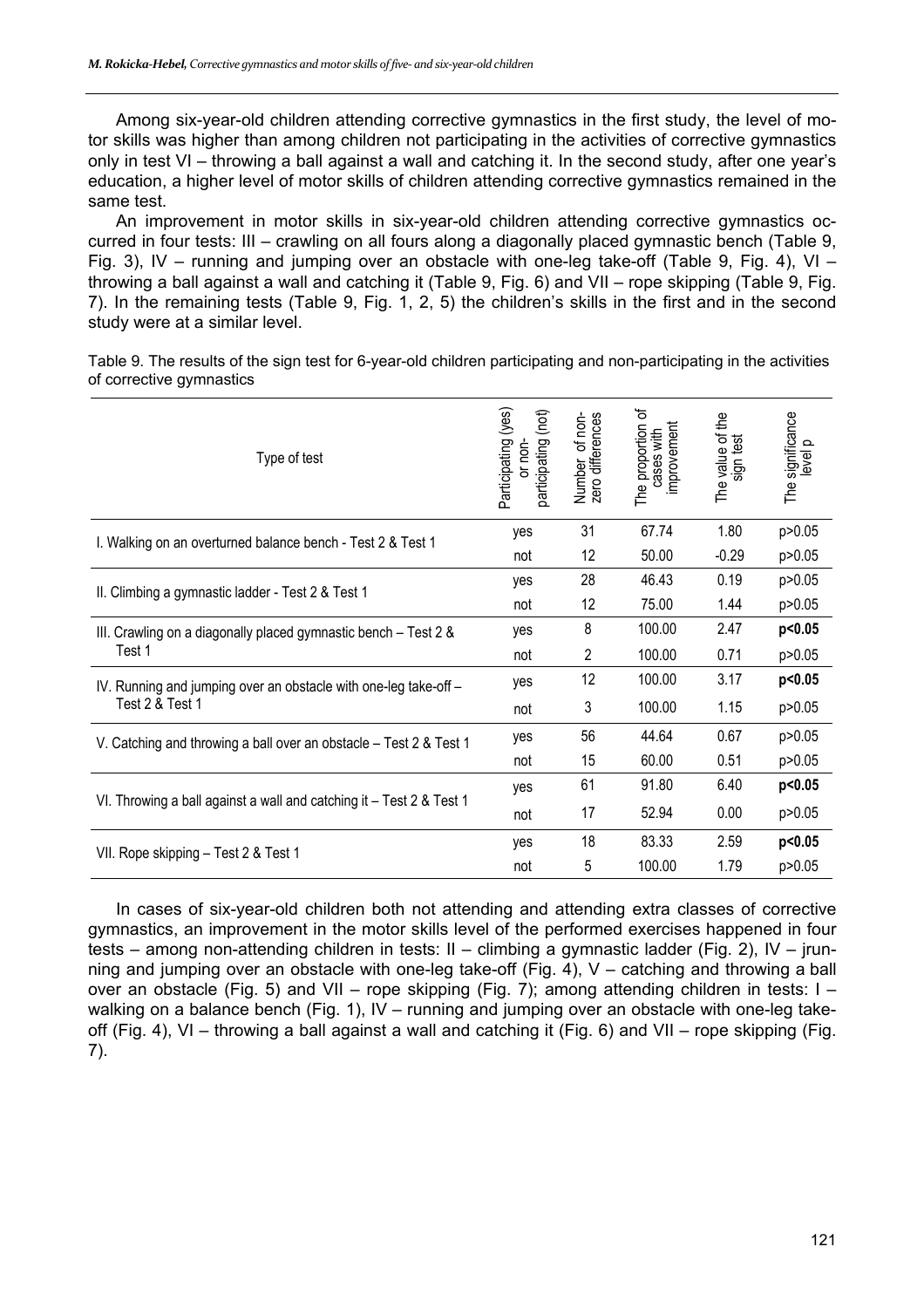

Fig. 1. Test results of "walking on an overturned balance bench" in the initial test (Test 1) and the final one (Test 2) for 5-year-old and 6-year-old children participating and not participating in corrective gymnastics classes



Fig. 2. Test results of climbing a gymnastics ladder in the initial test (Test 1) and in the final test (Test 2) for 5-year-old and 6-year-old children participating and not participating in corrective gymnastics classes



Fig. 3. Test results of "crawling on all four along the diagonally placed gymnastic bench in the initial test (Test 1) and the final test (Test 2) for 5-year-old and 6-year-old children participating and not participating in corrective gymnastics classes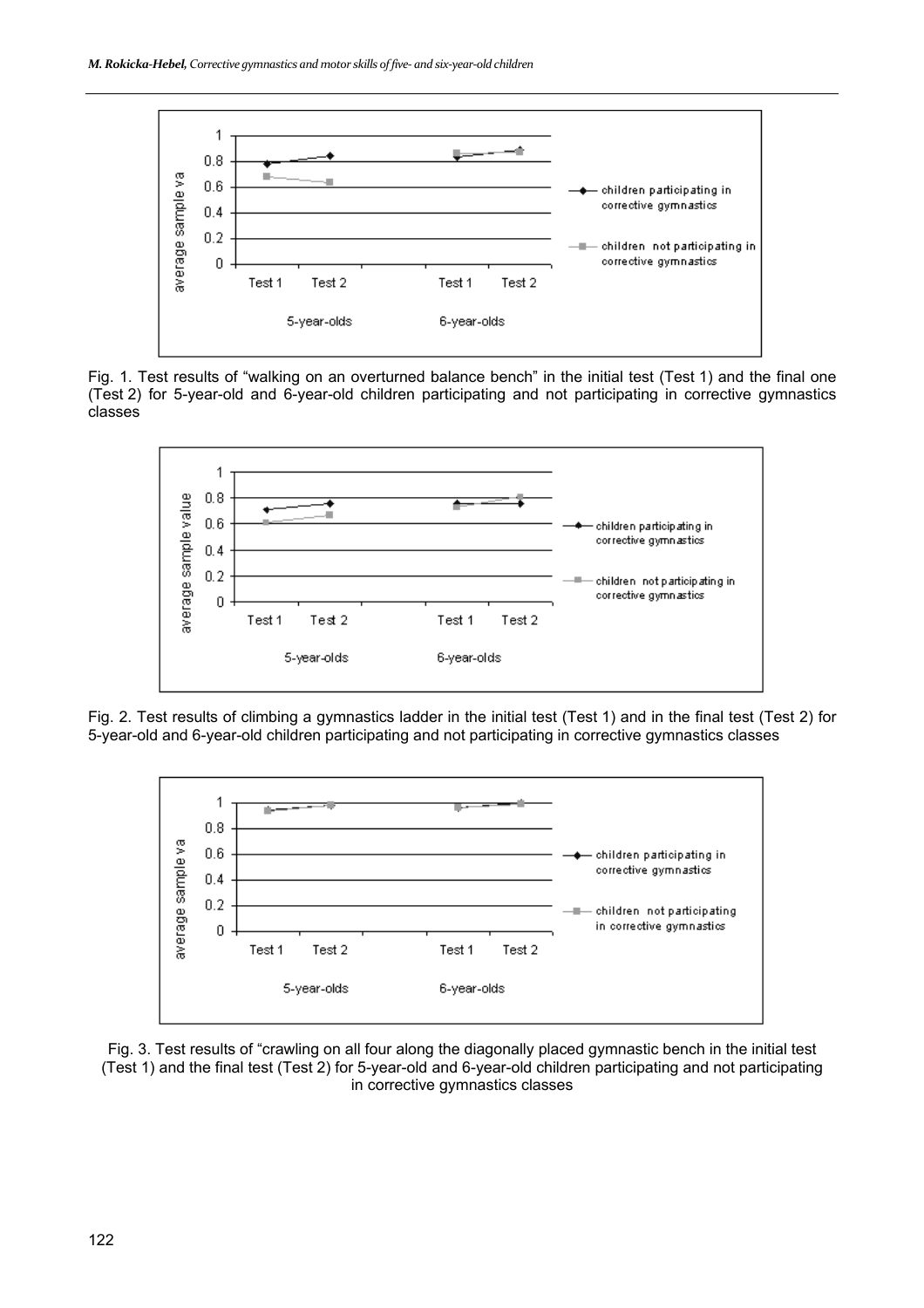





Fig. 5. Test results of catching and throwing a ball over an obstacle in the initial test (Test 1) and in the final test (Test 2) of 5-year-old and 6-year-old children participating and not participating in corrective gymnastics classes



Fig. 6. Test results of throwing a ball against a wall and catching it the initial test (Test 1) and the final test (Test 2) for 5-year-old and 6-year-old children participating and not participating in corrective gymnastics classes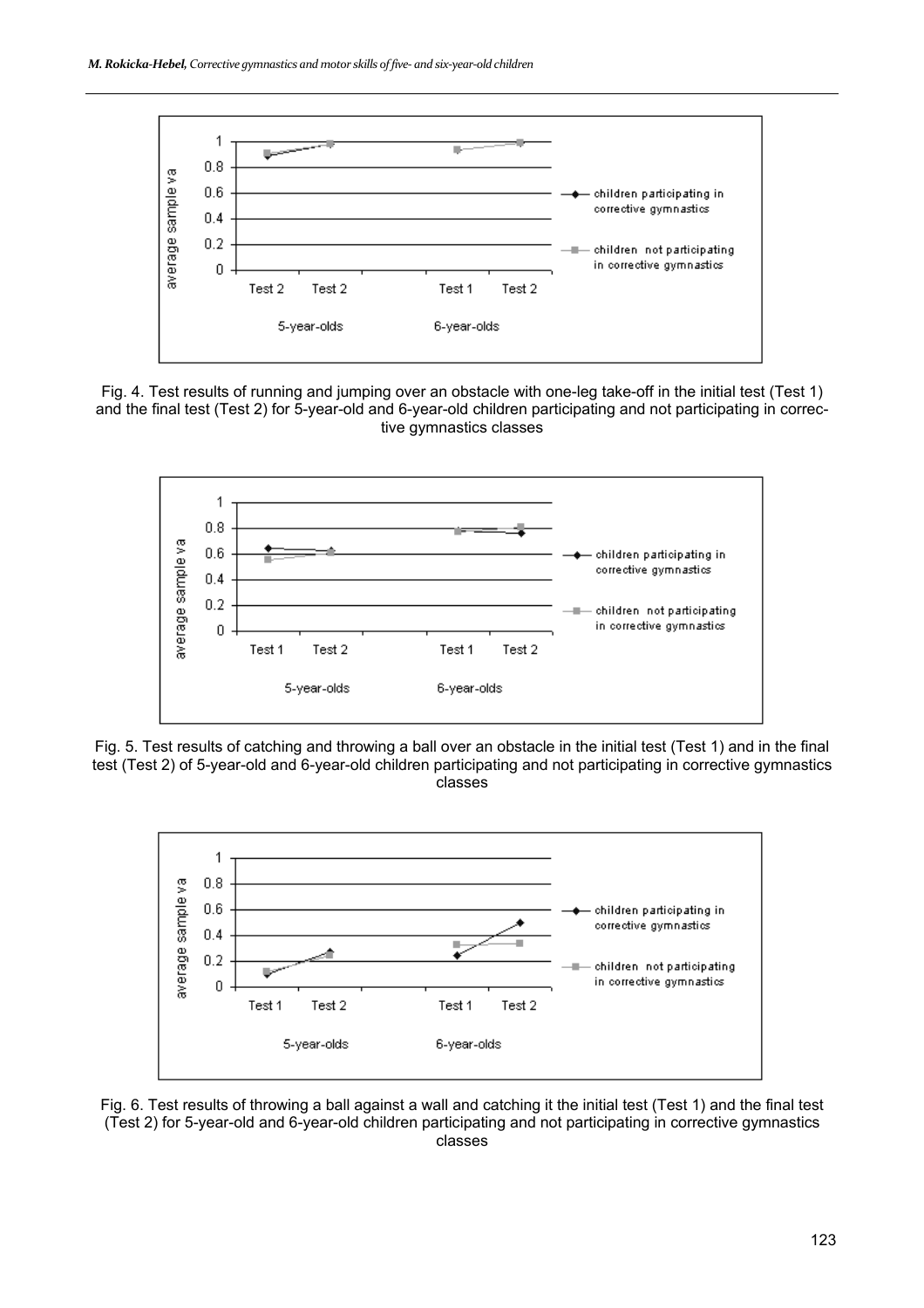

Fig. 7. Test results of rope skipping in the initial test (Test 1) and the final test (Test 2) for 5-year-old and 6-year-old children participating and not participating in corrective gymnastics classes

#### **Discussion**

From the headmasters' declarations it can be concluded that children with faulty body posture attend all the tested preschool units in primary schools and almost all the researched preschools. From these declarations we also learn that more children participated in corrective gymnastic classes than there were children with faulty posture. What kind of exercises do those children need? Do preschools really care so much about children's body posture? During the whole-day observation no instance of the teacher drawing children's attention to behaviours connected with keeping proper body posture was noted.

From Bierzgalska and Patyk's study we can conclude that in a preschool of an increased number of motor activities children happen to show fewer cases of body statics disturbances and we observe a higher level of physical fitness [28]. While comparing groups of preschoolers participating and not participating in corrective gymnastics classes, among five-year-olds attending classes of corrective gymnastics higher skills can be noticed only in two tests: I – walking on an overturned bench and II - climbing a wall ladder, and among six-year-olds only in one test – VI – throwing a ball against the wall and catching it.

In the other tests skills that children present are at a similar level. Thus arises a question concerning "educational myths", with reference to classes in preschools called corrective gymnastics. What is the function of corrective gymnastics in preschools? Is corrective gymnastics appropriately run by teachers? Maybe due to the contents of these classes the name "corrective gymnastics" should be abandoned? Should we employ teachers from outside (in all preschools corrective gymnastics was run by external teachers) if the observations prove that in most cases the classes were conducted at a very low level. Trzcinska comes to a similar conclusion in her research claiming that "the notion 'corrective gymnastics' in preschool should be understood in a conventional way and not literally – as in older children. Correctiveness in the proper meaning of this word demands high accuracy and precision of movements realized to a great extent by exercising in an accurate way. We cannot fully execute and prefer this form in preschoolers for whom it would be incompatible with their psychophysical needs" [29]. At the same time Trzcinska indicates motor and other games enriched by elements of corrective gymnastics as the most proper form of "organised" physical activity [29].

On the grounds of their research concerning body language of children and youth, Olszewska and Trzcinska conclude that activities undertaken by school institutions are insufficient for prevention and correction of faulty body posture. Results from these observations confirm that, in fact, corrective gymnastics in preschools is not realized with the teacher's proper engagement and preparation [30]. Corrective gymnastics is not obligatory. Most facilities accepted the rule of conducting free classes for six-year-old children, while other children may participate in the classes after presenting certificate issued by a specialist medical doctor confirming faulty body posture. Rogowska in her research emphasizes that bad body posture in six-year-olds is a very frequent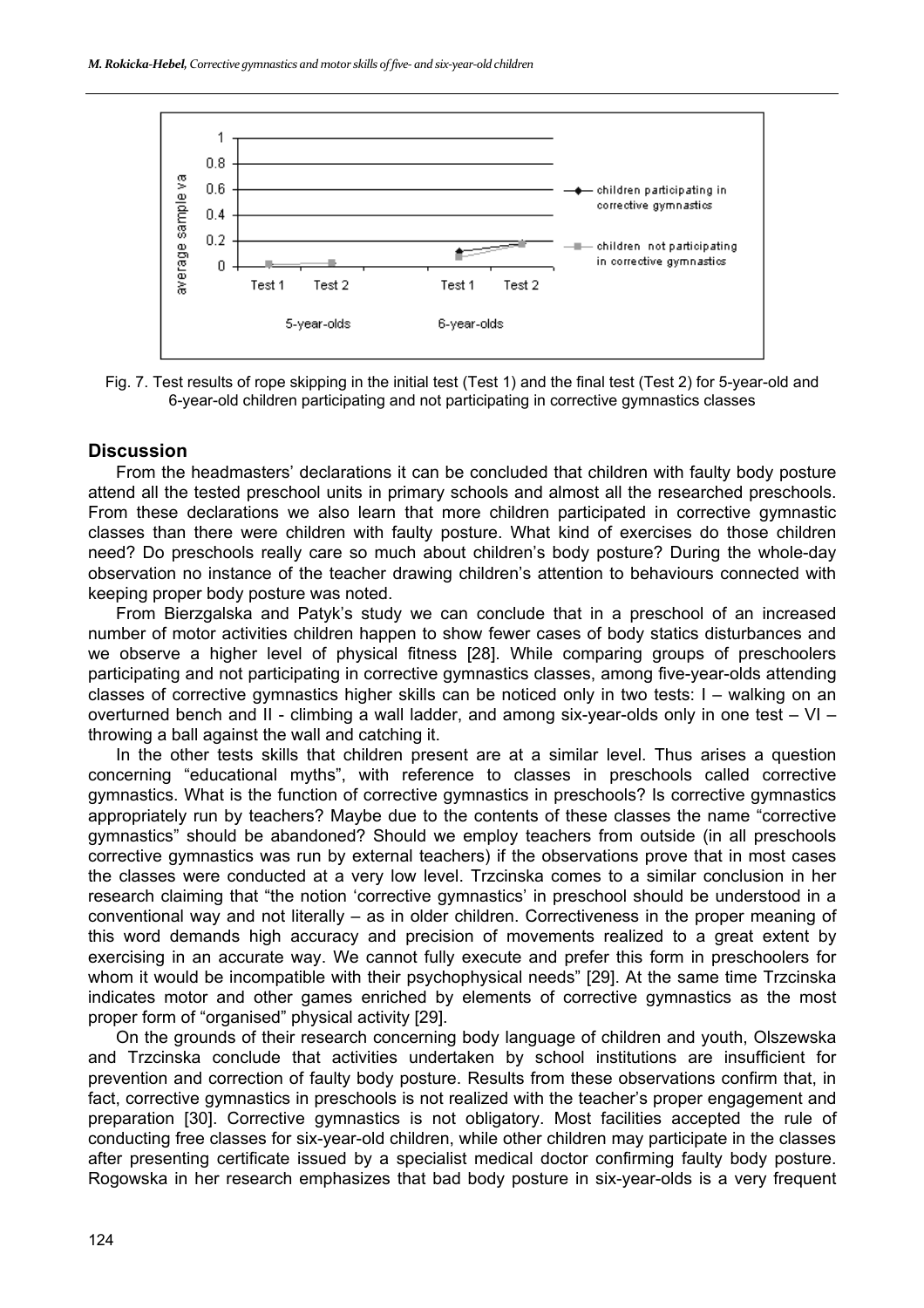phenomenon. Proper and early diagnosis, appropriately conducted corrective therapy and cooperation of children, parents, teachers and doctors may influence their fast correction [31]. However, carelessness in performing corrective exercises and taking on by a child careless body posture can cause just the opposite than the intended effect. Research of many Polish authors [32, 33, 34, 35, 36] indicates a frequent occurrence of deviations in body posture in the examined fiveand six-year-old children. Therefore, noticing by the teacher those mistakes unconsciously made by a child creates a possibility of their systematic and consistent eliminating. Following observations of Olszewska and Trzcinska on providing children in puberty with movement directed to forming habits of good body posture, also children in an such important period deciding of later developmental effects should regularly undertake such a form of physical activity (as obligatory classes in preschools and then in schools).

> *Nobody is born for the second time What we don't do for kids, for pre-school education now We'll never do it again later Stimulating development of child is easier than counting future defects...*  (Prof. Maria Kielar-Turska)

## **Conclusions**

A comparison of information according to the headmasters' declarations indicates that in some public and non-public preschools more children participated in classes of corrective gymnastics than there were children with bad body posture. An improvement in the level of motor skills was observed in a similar number of tests both in five- and six-year-old children participating in additional activities, and therefore we can conclude that participation in such classes as corrective gymnastics will not contribute to developing new motor abilities of preschoolers. We can look for reasons in badly organised activities, but at the same time we should remember that a child acquires these skills in due time.

Nevertheless, observation of classes shows that in educational practice corrective gymnastics is conducted at a low level. Teachers take on a passive attitude, they do not use gym equipment, they do not get prepared properly to run their lessons and at the same time they prevent the children from acquiring new skills.

### **References**

- 1. Bogdanowicz J. Rozwoj fizyczny dziecka [Physical development of the child] Warszawa: Instytut Wydawniczy "Nasza Księgarnia"; 1948. Polish.
- 2. Przeweda R. Rozwoj somatyczny i motoryczny [Somatic & motoric develop.]. Warszawa: WSiP; 1981. Polish.
- 3. Osinski W. Antropomotoryka [Anthropomotorics]. Poznan: AWF; 2003. Polish.
- 4. Hurlock EB. Rozwoj dziecka [Child development]. Warszawa: PWN; 1985. Polish.
- 5. Woynarowska B. Edukacja zdrowotna [Health education]. Warszawa: PWN; 2008. Polish.
- 6. Chrzanowska D, Dzieniszewska-Klepacka L, Kurniewicz-Witczakowa R, Witkowska S. Dziecko w wieku przedszkolnym [A child in preschool]. Warszawa: PZWL; 1978. Polish.
- 7. Gilewicz Z. Teoria wychowania fizycznego [Theory of physical education]. Warszawa: Sport i Turystyka; 1964. Polish.
- 8. Przetacznikowa M, Makielloo-Jarza G. Psychologia rozwojowa [Developmental psychology] Warszawa: WsiP; 1977. Polish.
- 9. Wolanski N. Rozwoj biologiczny czlowieka [Human biological development]. Warszawa: PWN; 1983. Polish.
- 10. Drabik J. Aktywnosc fizyczna w edukacji zdrowotnej społeczeństwa, cz. 1 [Physical activity in public health education. Part 1]. Gdansk: AWF; 1995. Polish.
- 11. Woynarowska B. Aktywnosc ruchowa w profilaktyce zaburzen rozwoju i zdrowia u dzieci i młodziezy [Physical activity in prevention of children's and teenager's health and development disorders]. Medicina Sportiva. 1997;1(2):75-81. Polish.
- 12. At least five a week: Evidence on the impact of physical activity and its relationship to health. A report from the Chief Medical Officer. London: Department of Health; 2004, 3.
- 13. Global Recommendations on Physical Activity for Health. WHO; 2010.
- 14. Directive of EU on physical activity. Brussels; 2008.
- 15. Daily Physical Activity in Schools. Guide for School Principals. Ontario; 2006.